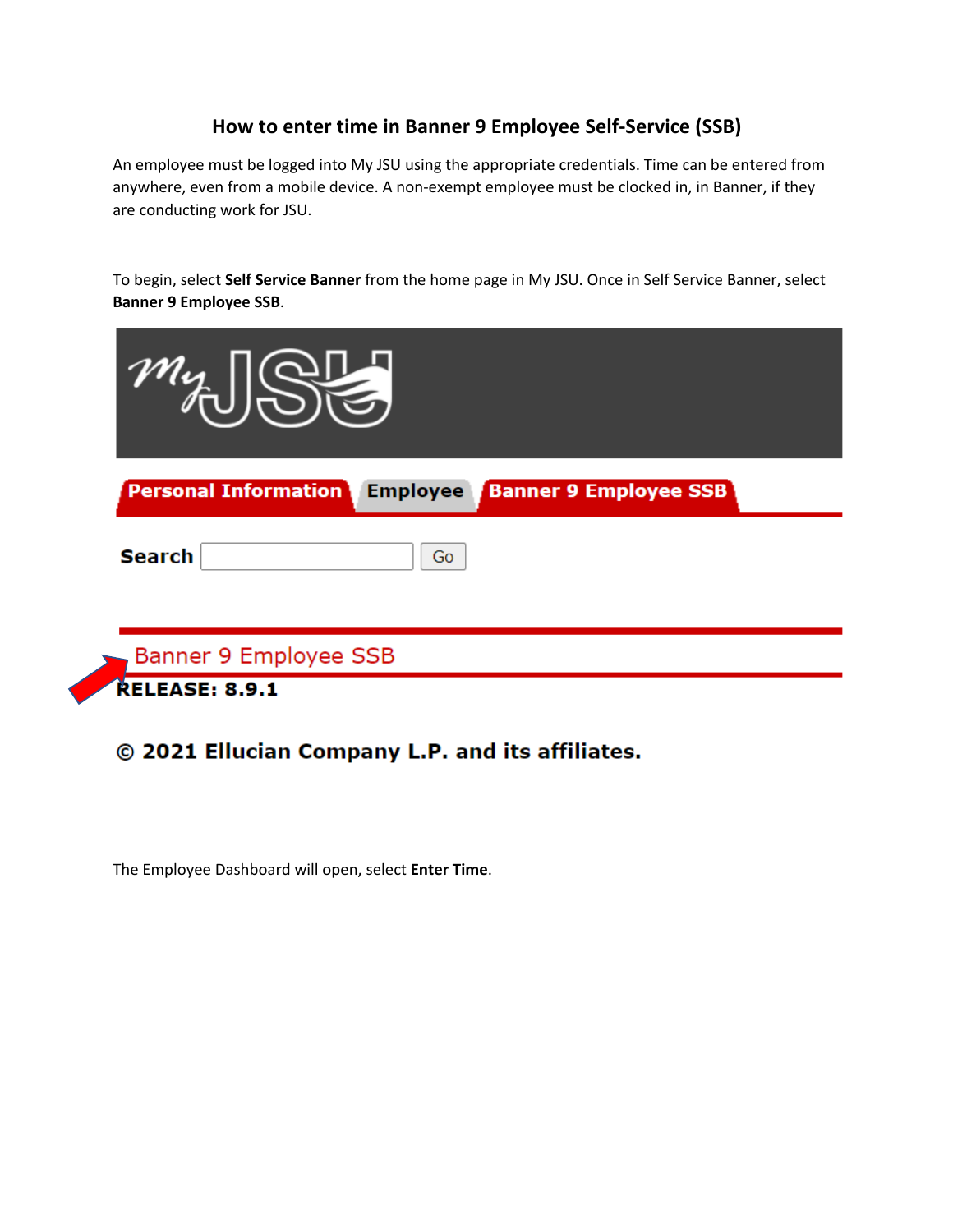| JSS<br>m,                   |                                   |                                 |                               |                  | 쑍<br>₽                  | <b>Test, Timeclock</b>                |
|-----------------------------|-----------------------------------|---------------------------------|-------------------------------|------------------|-------------------------|---------------------------------------|
| <b>Employee Dashboard</b>   |                                   |                                 |                               |                  |                         |                                       |
| <b>Employee Dashboard</b>   |                                   |                                 |                               |                  |                         |                                       |
|                             | <b>Test, Timeclock</b>            | Leave Balances as of 05/21/2021 |                               |                  |                         |                                       |
|                             | My Profile                        | Annual Leave in hours           | (0.00)<br>Sick Leave in hours | 0.00             | Comp Time in hours      | 0.00                                  |
|                             |                                   |                                 |                               |                  |                         | <b>Full Leave Balance Information</b> |
| Pay Information             |                                   |                                 |                               | $\checkmark$     | <b>X</b> My Activities  |                                       |
| You have not yet been paid. | <b>Direct Deposit Information</b> |                                 |                               |                  | <b>Enter Time</b>       |                                       |
| <b>Benefits</b>             |                                   |                                 |                               | $\blacktriangle$ | <b>Campus Directory</b> |                                       |
| <b>Taxes</b>                |                                   |                                 |                               | $\blacktriangle$ | Employee Menu           |                                       |
| <b>Job Summary</b>          |                                   |                                 |                               | $\blacktriangle$ |                         |                                       |
| <b>Employee Summary</b>     |                                   |                                 |                               | $\blacktriangle$ |                         |                                       |

The timesheet should open with the current open pay period (as seen below). Select **In Progress** to open the pay period to clock in and clock out.

| 蒜<br>പ                              |             |                                                                                          |               |                | ₩ | Дγ | <b>Test, Timeclock</b> |              |
|-------------------------------------|-------------|------------------------------------------------------------------------------------------|---------------|----------------|---|----|------------------------|--------------|
| <b>Employee Dashboard</b> Timesheet |             |                                                                                          |               |                |   |    |                        |              |
| Timesheet                           |             |                                                                                          |               |                |   |    |                        |              |
| Timesheet                           |             |                                                                                          |               |                |   |    |                        |              |
|                                     |             |                                                                                          |               |                |   |    | <b>Pay Period</b>      | $\checkmark$ |
| <b>Pay Period</b>                   | Hours/Units | Submitted On                                                                             | <b>Status</b> |                |   |    |                        |              |
|                                     |             | Secretary II-Test, 021298-00, J, 10020, Department of Human Resources, Rate: \$14.423077 |               |                |   |    |                        |              |
| 05/12/2021 - 05/25/2021             |             |                                                                                          | In Progress   | $\binom{1}{1}$ |   |    |                        |              |
|                                     |             |                                                                                          |               |                |   |    |                        |              |
|                                     |             |                                                                                          |               |                |   |    |                        |              |

When working for JSU, select **Regular Earnings** and **Clock In**.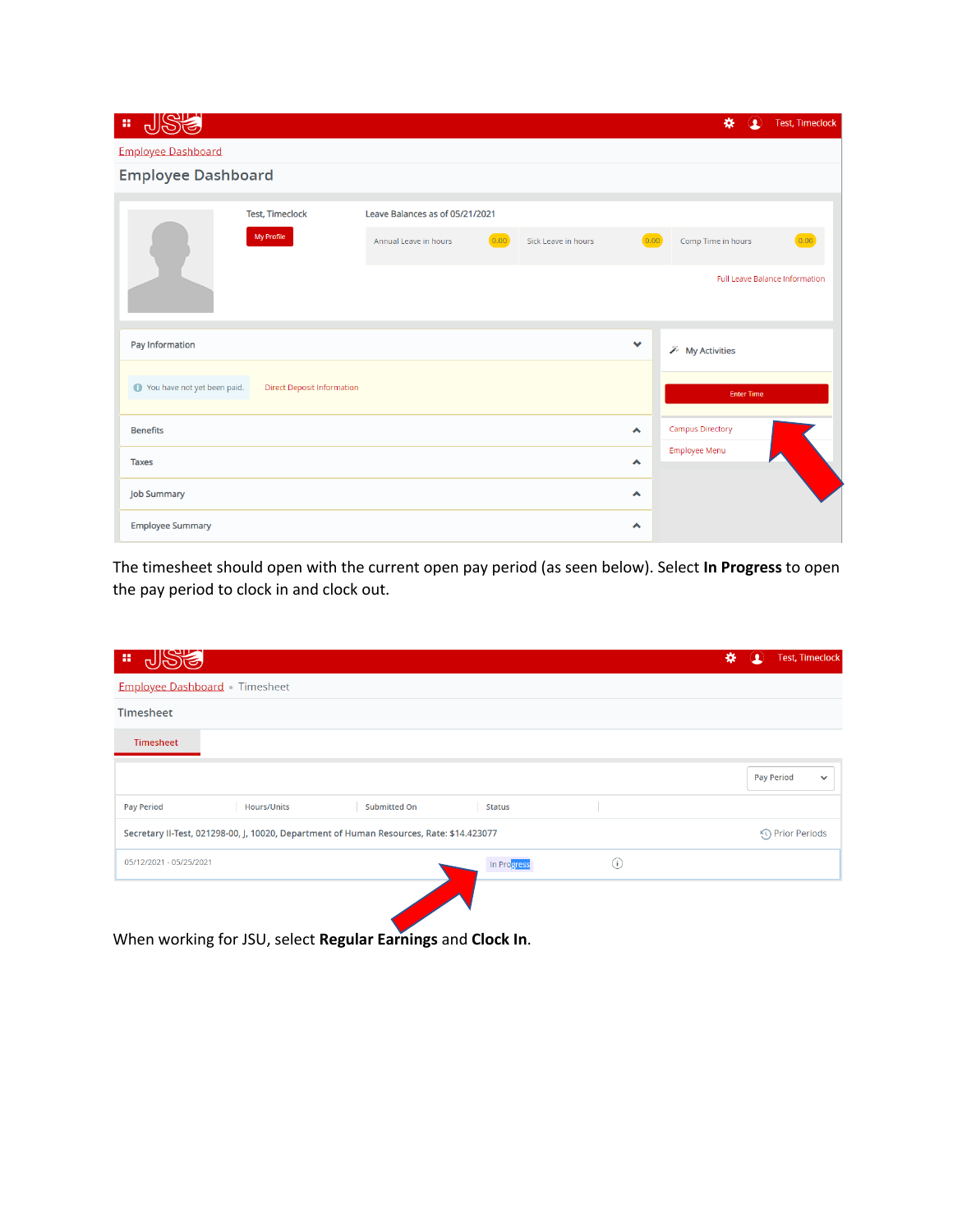|                         |               |                     | Employee Dashboard Timesheet Secretary II-Test, 021298-00, J, 10020, Department of Human Resources, Rate: \$14.423077<br>Secretary II-Test, 021298-00, J, 10020, Department of Human Resources, Rate: \$14.423077 |                 |               |                                |           |
|-------------------------|---------------|---------------------|-------------------------------------------------------------------------------------------------------------------------------------------------------------------------------------------------------------------|-----------------|---------------|--------------------------------|-----------|
| 05/12/2021 - 05/25/2021 | $\odot$       |                     |                                                                                                                                                                                                                   |                 | In Progress   | Submit By 05/26/2021, 12:00 PM |           |
| SUNDAY                  | <b>MONDAY</b> | <b>TUESDAY</b>      | WEDNESDAY                                                                                                                                                                                                         | <b>THURSDAY</b> | <b>FRIDAY</b> |                                | SATURDAY  |
| 16                      | 17            | 18                  | 19                                                                                                                                                                                                                | 20              | 21            | 22                             |           |
|                         |               |                     | H) Add Earn Code                                                                                                                                                                                                  |                 |               |                                |           |
|                         |               |                     |                                                                                                                                                                                                                   |                 |               |                                | $\ominus$ |
| <b>Earn Code</b>        |               |                     |                                                                                                                                                                                                                   |                 |               | <b>Hours</b>                   |           |
| <b>REGULAR EARNINGS</b> | ◡             | $\bigcirc$ Clock In |                                                                                                                                                                                                                   |                 | ⊙ Clock Out   | 0.00                           | $\ominus$ |
|                         |               |                     |                                                                                                                                                                                                                   | Add More Time   |               |                                |           |

Once clocked in, the clock in button will disappear and the clock out button will be the only available option (see below). To avoid receiving an error, seven minutes must have passed since clocking in.

| ×                                                                                                                         |                             |                                    |                |                                                                                        |                 |                                    | Ω<br>∗ | <b>Test, Timeclock</b>         |  |  |
|---------------------------------------------------------------------------------------------------------------------------|-----------------------------|------------------------------------|----------------|----------------------------------------------------------------------------------------|-----------------|------------------------------------|--------|--------------------------------|--|--|
|                                                                                                                           |                             |                                    |                | Employee Dashboard Timesheet Secretary II-Test, 021298-00, J, 10020, Department of Hur |                 | Timesheet data successfully saved. |        |                                |  |  |
| Secretary II-Test, 021298-00, J, 10020, Department of Human Resources, Rate: \$14.423077<br>Restart Time . Leave Balances |                             |                                    |                |                                                                                        |                 |                                    |        |                                |  |  |
|                                                                                                                           | 05/12/2021 - 05/25/2021     | (i)                                |                |                                                                                        |                 | In Progress                        |        | Submit By 05/26/2021, 12:00 PM |  |  |
|                                                                                                                           | <b>SUNDAY</b>               | <b>MONDAY</b>                      | <b>TUESDAY</b> | WEDNESDAY                                                                              | <b>THURSDAY</b> | <b>FRIDAY</b>                      |        | SATURDAY                       |  |  |
|                                                                                                                           | 23                          | 24                                 | 25             | 26                                                                                     | 27              | 28                                 | 29     |                                |  |  |
|                                                                                                                           |                             |                                    |                | Add Earn Code                                                                          |                 |                                    |        |                                |  |  |
| GS                                                                                                                        | REGULAR EARNIN @ 09:07 AM - | Clock Time: 09:07 AM - O Clock Out |                |                                                                                        |                 |                                    |        | $\ominus$<br>Total: 0.00 Hours |  |  |

When clocking in or out, Banner records the time as either :00, :15, :30, or :45 with a seven-minute rule. The seven-minute rule is, if clocking in between 8:00 am and 8:07 am, the clock in time will be 8:00, but a clock in time of 8:15 will result if clocking at or after 8:08 or up to 8:21 and so on.

To edit the time for any reason, select the **Pencil** (as show above). A reason for any adjustment to the time must be provided in the **Comments** section. Once complete, select **Confirm**. The edit adjustment and reason can be seen by the supervisor when approving time. Payroll will review edited time for frequency and appropriateness of the reason.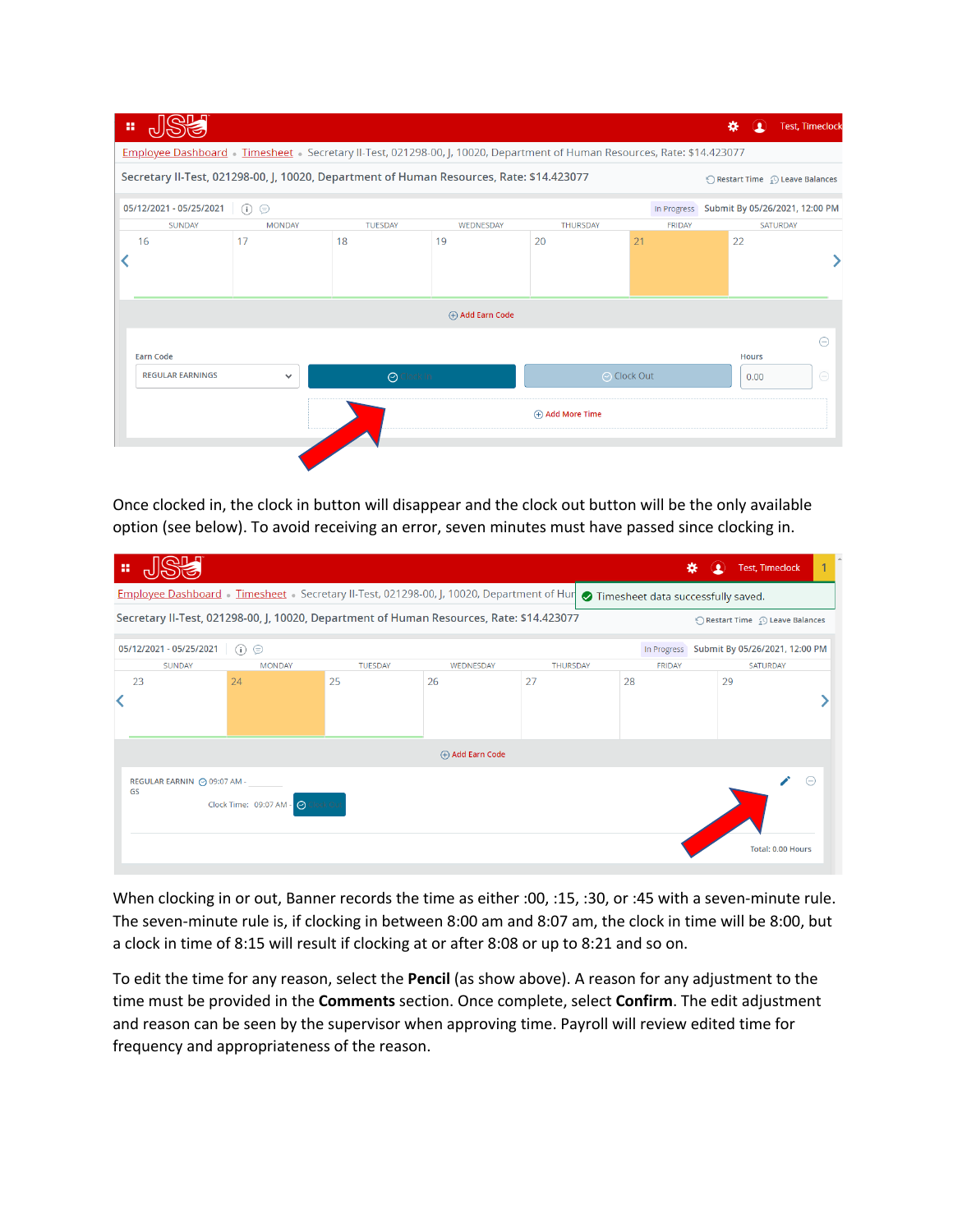| Comment                 |         |  |
|-------------------------|---------|--|
| Computer Problems       |         |  |
| 43 characters remaining |         |  |
| Cancel                  | Confirm |  |

When ready to clock out, got back into the timesheet as detailed above and select the clock out button (see below).

| 雷 |                                                                                                                           |                                   |                |                  |                 |                                    | ∗<br>∙<br><b>Test, Timeclock</b> |  |  |  |  |
|---|---------------------------------------------------------------------------------------------------------------------------|-----------------------------------|----------------|------------------|-----------------|------------------------------------|----------------------------------|--|--|--|--|
|   | Employee Dashboard Timesheet Secretary II-Test, 021298-00, J, 10020, Department of Hur                                    |                                   |                |                  |                 | Timesheet data successfully saved. |                                  |  |  |  |  |
|   | Secretary II-Test, 021298-00, J, 10020, Department of Human Resources, Rate: \$14.423077<br>Restart Time 2 Leave Balances |                                   |                |                  |                 |                                    |                                  |  |  |  |  |
|   | 05/12/2021 - 05/25/2021                                                                                                   | (i)                               |                |                  |                 | In Progress                        | Submit By 05/26/2021, 12:00 PM   |  |  |  |  |
|   | <b>SUNDAY</b>                                                                                                             | <b>MONDAY</b>                     | <b>TUESDAY</b> | WEDNESDAY        | <b>THURSDAY</b> | <b>FRIDAY</b>                      | SATURDAY                         |  |  |  |  |
|   | 23                                                                                                                        | 24                                | 25             | 26               | 27              | 28                                 | 29                               |  |  |  |  |
|   |                                                                                                                           |                                   |                | He Add Earn Code |                 |                                    |                                  |  |  |  |  |
|   | REGULAR EARNIN @ 09:07 AM -<br>GS                                                                                         | Clock Time: 09:07 AM - O Clock Ou |                |                  |                 |                                    | ∈<br>Total: 0.00 Hours           |  |  |  |  |

If out on sick leave or annual leave, select the appropriate day on the calendar. Select the earn code for sick leave or annual leave and enter 8:00am as the start time and 4:00pm as the end time to have 8 hours used for an entire day of leave. If taking a partial day of sick leave or annual leave, record the amount of time needed to make the day total 8 hours.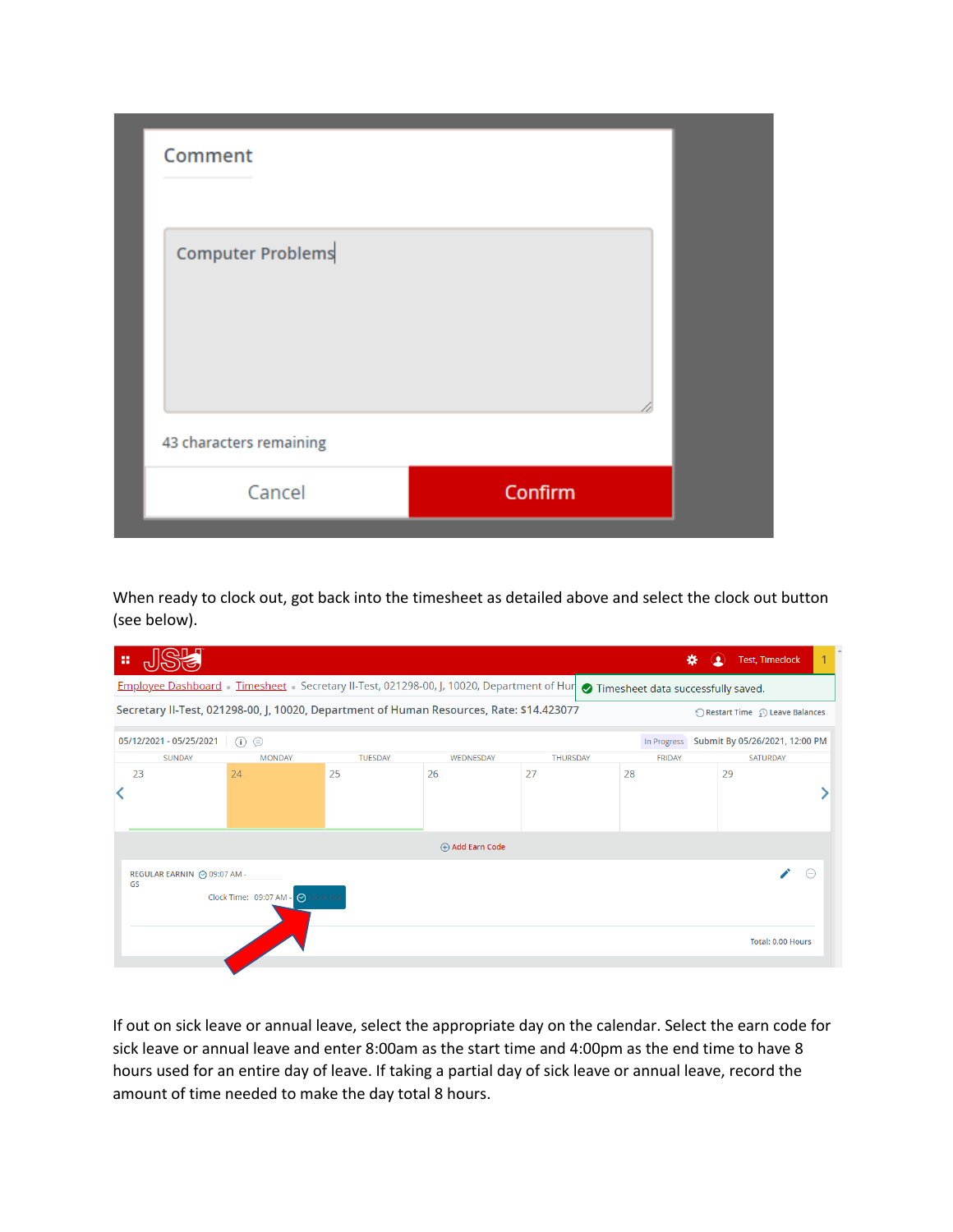Click on earn code to select the appropriate code for leave time (comp time used, sick leave pay, or annual leave pay.

| 摄 | மை                                                                                                                    |                     |                     |                   |                   |                |        | 娄<br>$\bullet$                             | Test, Timeclock |
|---|-----------------------------------------------------------------------------------------------------------------------|---------------------|---------------------|-------------------|-------------------|----------------|--------|--------------------------------------------|-----------------|
|   | Employee Dashboard Timesheet Secretary II-Test, 021298-00, J, 10020, Department of Human Resources, Rate: \$14.423077 |                     |                     |                   |                   |                |        |                                            |                 |
|   | Secretary II-Test, 021298-00, J, 10020, Department of Human Resources, Rate: \$14.423077                              |                     |                     |                   |                   |                |        | ◯ Restart Time ① Leave Balances            |                 |
|   | $05/26/2021 - 06/06/2021$ (i) $\odot$                                                                                 |                     |                     |                   |                   |                |        | In Progress Submit By 06/07/2021, 12:00 PM |                 |
|   | SUNDAY                                                                                                                | <b>MONDAY</b>       | <b>TUESDAY</b>      | WEDNESDAY         | <b>THURSDAY</b>   | FRIDAY         |        | SATURDAY                                   |                 |
|   | 30                                                                                                                    | 31<br>Memorial Day  |                     |                   | 3                 | $\overline{4}$ | 5      |                                            |                 |
|   |                                                                                                                       |                     |                     | (+) Add Earn Code |                   |                |        |                                            |                 |
|   |                                                                                                                       |                     |                     |                   |                   |                |        |                                            | $\odot$         |
|   | <b>Earn Code</b>                                                                                                      |                     |                     |                   |                   |                |        | <b>Hours</b>                               |                 |
|   | <b>SICK LEAVE PAY</b>                                                                                                 | $\hat{\phantom{a}}$ | $\bigcirc$ Clock In |                   |                   | ⊙ Clock Out    |        | 0.00                                       | Θ               |
|   | <b>REGULAR EARNINGS</b>                                                                                               |                     |                     |                   |                   |                |        |                                            |                 |
|   | <b>COMP TIME USED</b>                                                                                                 |                     |                     |                   | (+) Add More Time |                |        |                                            |                 |
|   | <b>SICK LEAVE PAY</b>                                                                                                 |                     |                     |                   |                   |                |        |                                            |                 |
|   | ANNUAL LEAVE PAY                                                                                                      |                     |                     |                   |                   |                |        |                                            |                 |
|   |                                                                                                                       |                     |                     |                   |                   |                |        |                                            |                 |
|   |                                                                                                                       |                     |                     |                   |                   |                |        |                                            |                 |
|   |                                                                                                                       |                     |                     |                   |                   |                |        |                                            |                 |
|   | <b>Exit Page</b>                                                                                                      |                     |                     |                   |                   |                | Cancel | Save                                       | Preview         |

Select add more time so you can enter a start and end time for the day you are taking leave.

| <b>SU</b><br>推                      |                           |         |                                                                                          |                                                                                                                       |   |               |             |               |                 | 娄<br>$\circledcirc$                        | Test, Timeclock |
|-------------------------------------|---------------------------|---------|------------------------------------------------------------------------------------------|-----------------------------------------------------------------------------------------------------------------------|---|---------------|-------------|---------------|-----------------|--------------------------------------------|-----------------|
|                                     |                           |         |                                                                                          | Employee Dashboard Timesheet Secretary II-Test, 021298-00, J, 10020, Department of Human Resources, Rate: \$14.423077 |   |               |             |               |                 |                                            |                 |
|                                     |                           |         | Secretary II-Test, 021298-00, J, 10020, Department of Human Resources, Rate: \$14.423077 |                                                                                                                       |   |               |             |               |                 | ◯ Restart Time ① Leave Balances            |                 |
| 05/26/2021 - 06/06/2021 (i) $\odot$ |                           |         |                                                                                          |                                                                                                                       |   |               |             |               |                 | In Progress Submit By 06/07/2021, 12:00 PM |                 |
| <b>SUNDAY</b>                       | <b>MONDAY</b>             |         | <b>TUESDAY</b>                                                                           | WEDNESDAY                                                                                                             |   | THURSDAY      |             | <b>FRIDAY</b> |                 | SATURDAY                                   |                 |
| 30                                  | 31<br><b>Memorial Day</b> |         |                                                                                          |                                                                                                                       |   | 3             | 4           |               | 5               |                                            |                 |
|                                     |                           |         |                                                                                          | <b>(+)</b> Add Earn Code                                                                                              |   |               |             |               |                 |                                            |                 |
|                                     |                           |         |                                                                                          |                                                                                                                       |   |               |             |               |                 |                                            | $\Theta$        |
| Earn Code                           |                           |         |                                                                                          |                                                                                                                       |   |               |             |               |                 | Hours                                      |                 |
| <b>SICK LEAVE PAY</b>               | $\checkmark$              |         | $\odot$ Clock In                                                                         |                                                                                                                       |   |               | ⊙ Clock Out |               |                 | 0.00                                       | $\odot$         |
|                                     |                           | hh:mm a | $\odot$                                                                                  |                                                                                                                       | ╱ | hh:mm a       | $\odot$     |               | $\mathscr{L}^+$ | 0.00                                       | $\odot$         |
|                                     |                           |         |                                                                                          |                                                                                                                       |   | Add More Time |             |               |                 |                                            |                 |
|                                     |                           |         |                                                                                          |                                                                                                                       |   |               |             |               |                 |                                            |                 |
|                                     |                           |         |                                                                                          |                                                                                                                       |   |               |             |               |                 |                                            |                 |
|                                     | <b>Simple Street</b>      |         |                                                                                          |                                                                                                                       |   |               |             |               |                 |                                            |                 |
| <b>Exit Page</b>                    |                           |         |                                                                                          |                                                                                                                       |   |               |             |               | Cancel          | Save                                       | Preview         |

Click on the clock to select a start and end time. We suggest using 8:00 am and 4:00pm for start and end times respectively to be charged eight hours for a full day. Once time is selected hit set and then once the start and end time is complete hit save.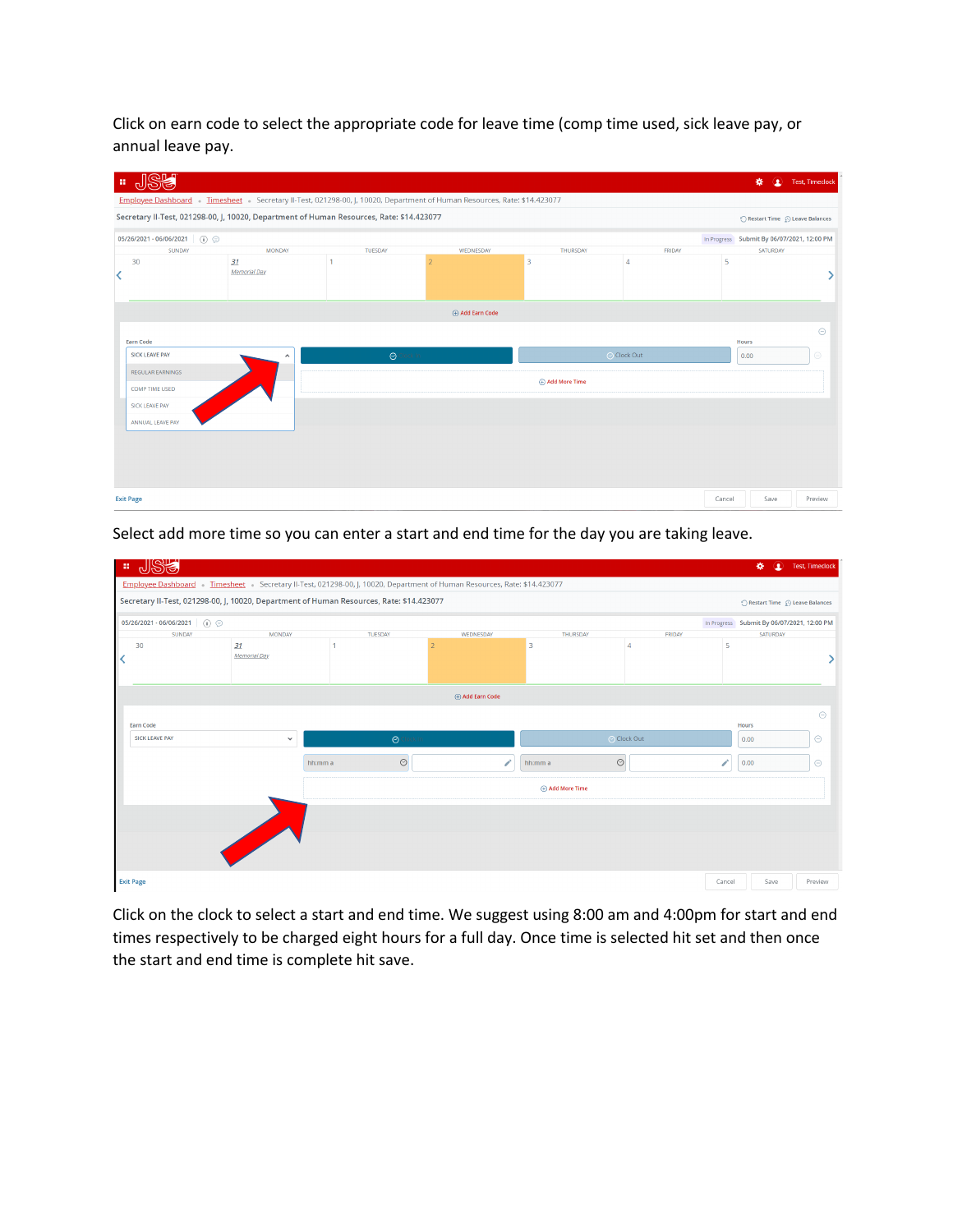|                                                                                          |                     |              | Secretary II-Test, 021298-00, J, 10020, Department of Human Resources, Rate: \$14.423077 |                                                                                                                           |                        |                          |        | $\bigcirc$ Restart Time $\bigcirc$ Leave Balances      |                    |
|------------------------------------------------------------------------------------------|---------------------|--------------|------------------------------------------------------------------------------------------|---------------------------------------------------------------------------------------------------------------------------|------------------------|--------------------------|--------|--------------------------------------------------------|--------------------|
| 05/26/2021 - 06/06/2021 0<br>SUNDAY                                                      | <b>MONDAY</b>       |              | <b>TUESDAY</b>                                                                           | WEDNESDAY                                                                                                                 | THURSDAY               | FRIDAY                   |        | In Progress Submit By 06/07/2021, 12:00 PM<br>SATURDAY |                    |
| 30                                                                                       | 31                  | 1            |                                                                                          |                                                                                                                           | 3                      | $\overline{4}$           | 5      |                                                        |                    |
|                                                                                          | Memorial Day        |              |                                                                                          |                                                                                                                           |                        |                          |        |                                                        |                    |
|                                                                                          |                     |              |                                                                                          |                                                                                                                           |                        |                          |        |                                                        |                    |
|                                                                                          |                     |              |                                                                                          | $\oplus$ Add Earn Code                                                                                                    |                        |                          |        |                                                        |                    |
| Earn Code                                                                                |                     |              |                                                                                          |                                                                                                                           |                        |                          |        | Hours                                                  | $\ominus$          |
| <b>SICK LEAVE PAY</b>                                                                    | $\checkmark$        |              | $\odot$                                                                                  |                                                                                                                           |                        | $\odot$ Clock Out        |        | 0.00                                                   | $\odot$            |
|                                                                                          |                     | hh:mm a      | $\odot$                                                                                  |                                                                                                                           | hh:mm a<br>∕           | $\odot$                  | ╱      | 0.00                                                   | $\ominus$          |
|                                                                                          |                     |              |                                                                                          |                                                                                                                           |                        |                          |        |                                                        |                    |
|                                                                                          |                     | 07           |                                                                                          |                                                                                                                           | $\oplus$ Add More Time |                          |        |                                                        |                    |
|                                                                                          |                     | ${\bf 08}$   | AM<br>00                                                                                 |                                                                                                                           |                        |                          |        |                                                        |                    |
|                                                                                          |                     | 09           | PM<br>07                                                                                 |                                                                                                                           |                        |                          |        |                                                        |                    |
|                                                                                          |                     | CANCEL       | SET                                                                                      |                                                                                                                           |                        |                          |        |                                                        |                    |
|                                                                                          |                     |              |                                                                                          |                                                                                                                           |                        |                          |        |                                                        |                    |
| <b>Exit Page</b>                                                                         |                     |              |                                                                                          |                                                                                                                           |                        |                          | Cancel | Save                                                   | Preview            |
| Secretary II-Test, 021298-00, J, 10020, Department of Human Resources, Rate: \$14.423077 |                     |              |                                                                                          | Employee Dashboard · Timesheet · Secretary II-Test, 021298-00, J, 10020, Department of Human Resources, Rate: \$14.423077 |                        |                          |        | $\bigcirc$ Restart Time $\bigcirc$ Leave Balances      |                    |
|                                                                                          |                     |              |                                                                                          |                                                                                                                           |                        |                          |        | In Progress Submit By 06/07/2021, 12:00 PM             |                    |
| 05/26/2021 - 06/06/2021 (i) ⊜<br>SUNDAY<br>30                                            | <b>MONDAY</b><br>31 | $\mathbf{1}$ | <b>TUESDAY</b>                                                                           | WEDNESDAY<br>$\mathcal{P}$                                                                                                | THURSDAY<br>3          | FRIDAY<br>$\overline{4}$ | 5      | SATURDAY                                               |                    |
|                                                                                          | <b>Memorial Day</b> |              |                                                                                          |                                                                                                                           |                        |                          |        |                                                        |                    |
|                                                                                          |                     |              |                                                                                          |                                                                                                                           |                        |                          |        |                                                        |                    |
|                                                                                          |                     |              |                                                                                          | ⊕ Add Earn Code                                                                                                           |                        |                          |        |                                                        |                    |
| Earn Code                                                                                |                     |              |                                                                                          |                                                                                                                           |                        |                          |        | Hours                                                  |                    |
|                                                                                          | $\checkmark$        |              | $\Theta$                                                                                 |                                                                                                                           |                        | $\odot$ Clock Out        |        | 0.00                                                   |                    |
| SICK LEAVE PAY                                                                           |                     | 08:00 AM     | $_{\odot}$                                                                               |                                                                                                                           | 04:00 PM<br>◢          | $\odot$ flu              | ╱      | 8.00                                                   | $\odot$<br>$\odot$ |
|                                                                                          |                     |              |                                                                                          |                                                                                                                           | $\oplus$ Add More Time |                          |        |                                                        |                    |